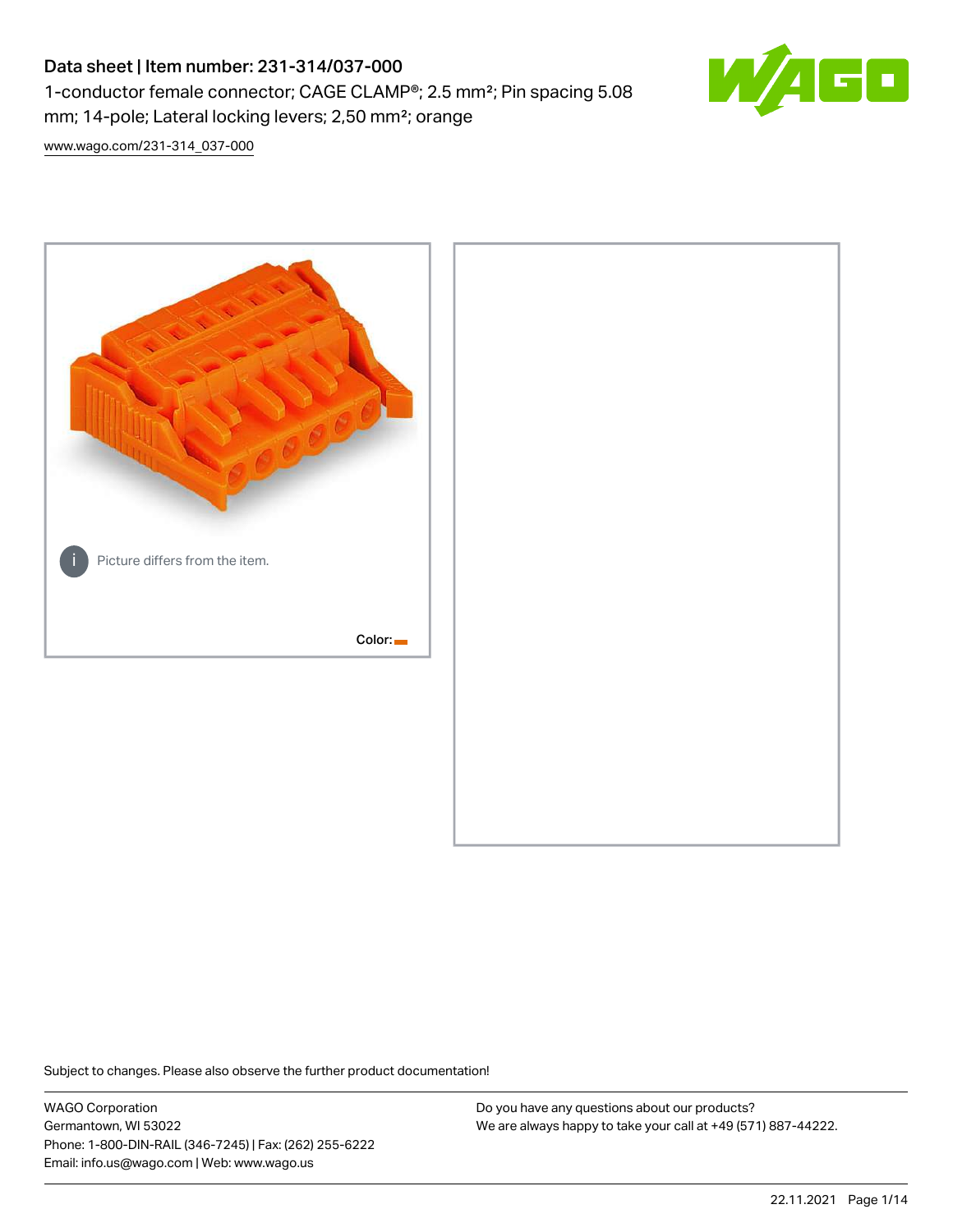

Dimensions in mm

L = pole no. x pin spacing

2- to 3-pole female connectors – one latch only

#### Item description

- **Universal connection for all conductor types**
- Easy cable pre-assembly and on-unit wiring via vertical and horizontal CAGE CLAMP<sup>®</sup> actuation  $\blacksquare$
- $\blacksquare$ Integrated test ports
- $\blacksquare$ With coding fingers

Subject to changes. Please also observe the further product documentation! Data

WAGO Corporation Germantown, WI 53022 Phone: 1-800-DIN-RAIL (346-7245) | Fax: (262) 255-6222 Email: info.us@wago.com | Web: www.wago.us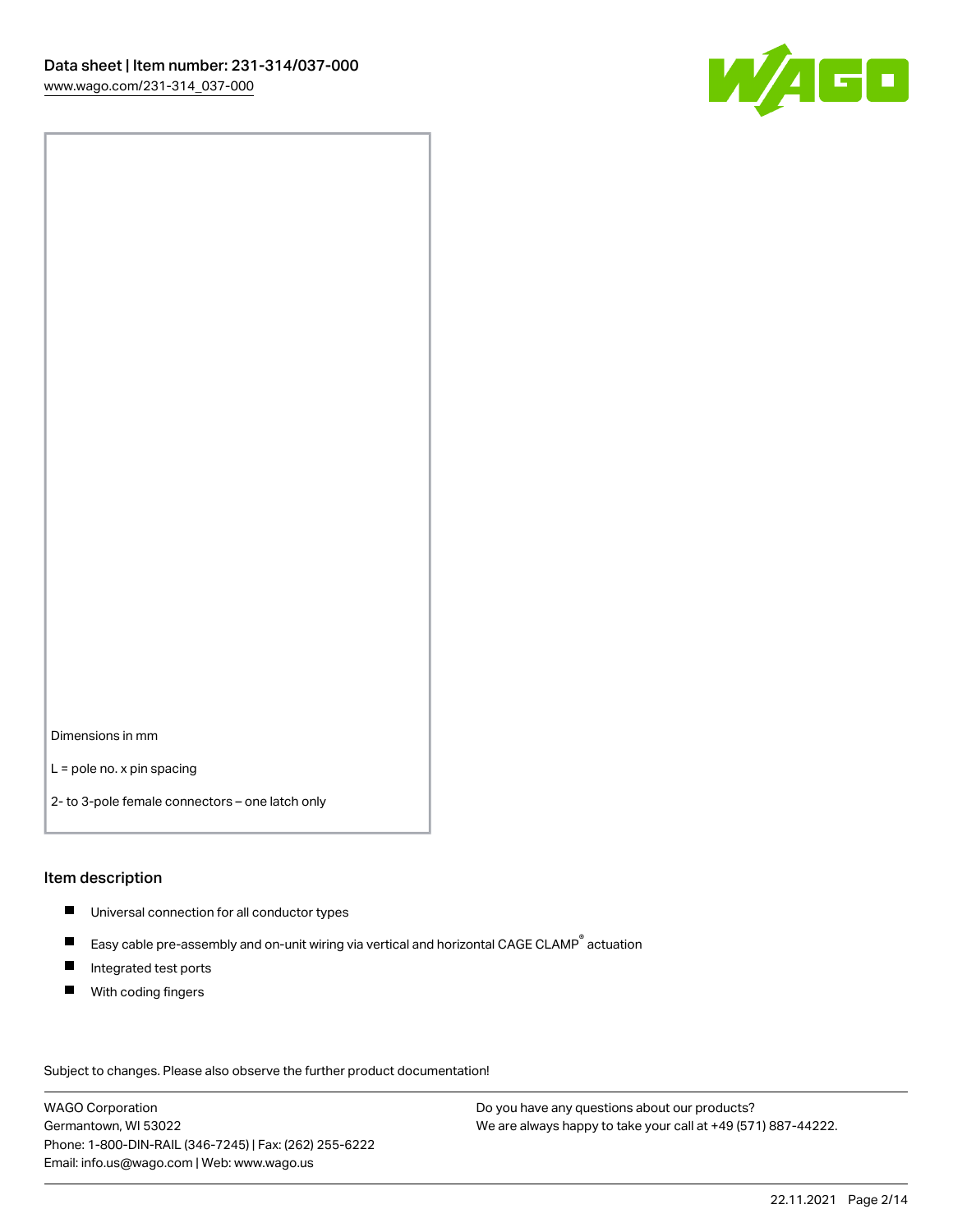

# Data Notes

| Safety information 1 | The <i>MCS – MULTI CONNECTION SYSTEM</i> includes connectors<br>without breaking capacity in accordance with DIN EN 61984. When<br>used as intended, these connectors must not be connected<br>/disconnected when live or under load. The circuit design should<br>ensure header pins, which can be touched, are not live when<br>unmated. |
|----------------------|--------------------------------------------------------------------------------------------------------------------------------------------------------------------------------------------------------------------------------------------------------------------------------------------------------------------------------------------|
| Variants:            | Gold-plated or partially gold-plated contact surfaces<br>Other versions (or variants) can be requested from WAGO Sales or<br>configured at https://configurator.wago.com/                                                                                                                                                                  |

### Electrical data

# IEC Approvals

| Ratings per                 | IEC/EN 60664-1                                                        |
|-----------------------------|-----------------------------------------------------------------------|
| Rated voltage (III / 3)     | 320 V                                                                 |
| Rated surge voltage (III/3) | 4 <sub>k</sub> V                                                      |
| Rated voltage (III/2)       | 320 V                                                                 |
| Rated surge voltage (III/2) | 4 <sub>k</sub> V                                                      |
| Nominal voltage (II/2)      | 630 V                                                                 |
| Rated surge voltage (II/2)  | 4 <sub>k</sub> V                                                      |
| Rated current               | 16A                                                                   |
| Legend (ratings)            | $(III / 2)$ $\triangle$ Overvoltage category III / Pollution degree 2 |

### UL Approvals

| Approvals per                  | UL 1059 |
|--------------------------------|---------|
| Rated voltage UL (Use Group B) | 300 V   |
| Rated current UL (Use Group B) | 15 A    |
| Rated voltage UL (Use Group D) | 300 V   |
| Rated current UL (Use Group D) | 10 A    |

# Ratings per UL

| Rated voltage UL 1977 | 600 V         |
|-----------------------|---------------|
| Rated current UL 1977 | $\sim$ $\sim$ |

### CSA Approvals

Approvals per CSA

Subject to changes. Please also observe the further product documentation!

| <b>WAGO Corporation</b>                                | Do you have any questions about our products?                 |
|--------------------------------------------------------|---------------------------------------------------------------|
| Germantown, WI 53022                                   | We are always happy to take your call at +49 (571) 887-44222. |
| Phone: 1-800-DIN-RAIL (346-7245)   Fax: (262) 255-6222 |                                                               |
| Email: info.us@wago.com   Web: www.wago.us             |                                                               |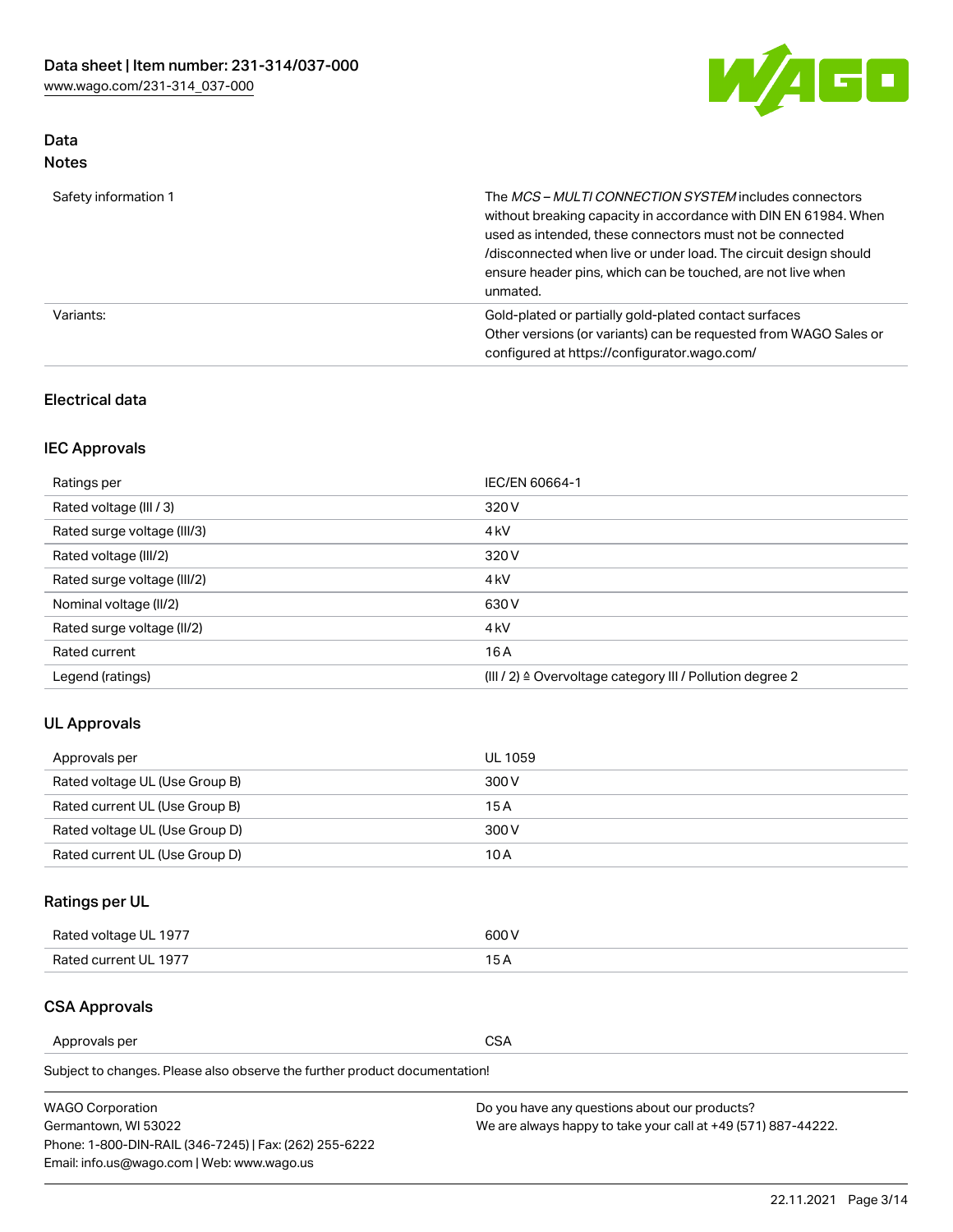[www.wago.com/231-314\\_037-000](http://www.wago.com/231-314_037-000)



| Rated voltage CSA (Use Group B) | 300 V |
|---------------------------------|-------|
| Rated current CSA (Use Group B) | 15 A  |
| Rated voltage CSA (Use Group D) | 300 V |
| Rated current CSA (Use Group D) | 10 A  |

### Connection data

| Total number of connection points |  |
|-----------------------------------|--|
| Total number of potentials        |  |
| Number of connection types        |  |
| Number of levels                  |  |

### Connection 1

| Connection technology                             | CAGE CLAMP®                             |
|---------------------------------------------------|-----------------------------------------|
| Actuation type                                    | Operating tool                          |
| Solid conductor                                   | $0.08$ 2.5 mm <sup>2</sup> / 28  12 AWG |
| Fine-stranded conductor                           | $0.082.5$ mm <sup>2</sup> / 28  12 AWG  |
| Fine-stranded conductor; with insulated ferrule   | $0.251.5$ mm <sup>2</sup>               |
| Fine-stranded conductor; with uninsulated ferrule | $0.252.5$ mm <sup>2</sup>               |
| Strip length                                      | $89$ mm / 0.31  0.35 inch               |
| Number of poles                                   | 14                                      |
| Conductor entry direction to mating direction     | 0°                                      |
|                                                   |                                         |

# Physical data

| Pin spacing | 5.08 mm / 0.2 inch    |
|-------------|-----------------------|
| Width       | 87.72 mm / 3.454 inch |
| Height      | 14.3 mm / 0.563 inch  |
| Depth       | 29.6 mm / 1.165 inch  |

### Plug-in connection

| Contact type (pluggable connector) | Female connector/socket |
|------------------------------------|-------------------------|
| Connector (connection type)        | for conductor           |
| Mismating protection               | No                      |
| Locking of plug-in connection      | locking lever           |

# Material data

Color contracts and contracts of the contracts of the contracts of the contracts of the contracts of the contracts of the contracts of the contracts of the contracts of the contracts of the contracts of the contracts of th

Subject to changes. Please also observe the further product documentation! Material group I

| <b>WAGO Corporation</b>                                | Do you have any questions about our products?                 |
|--------------------------------------------------------|---------------------------------------------------------------|
| Germantown, WI 53022                                   | We are always happy to take your call at +49 (571) 887-44222. |
| Phone: 1-800-DIN-RAIL (346-7245)   Fax: (262) 255-6222 |                                                               |
| Email: info.us@wago.com   Web: www.wago.us             |                                                               |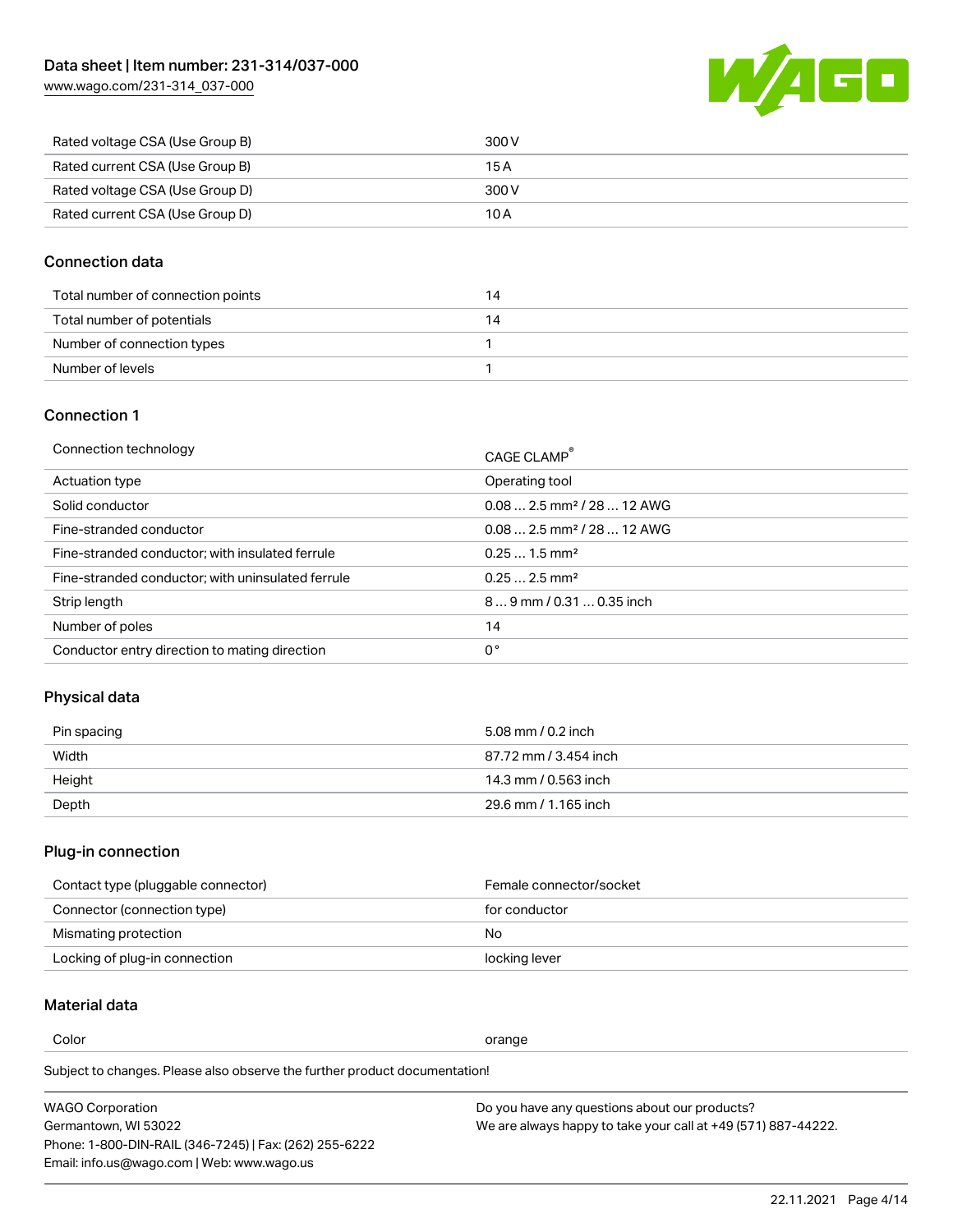[www.wago.com/231-314\\_037-000](http://www.wago.com/231-314_037-000)



| Material group              |                                   |
|-----------------------------|-----------------------------------|
| Insulation material         | Polyamide (PA66)                  |
| Flammability class per UL94 | V <sub>0</sub>                    |
| Clamping spring material    | Chrome nickel spring steel (CrNi) |
| Contact material            | Copper alloy                      |
| Contact plating             | tin-plated                        |
| Fire load                   | 0.401 MJ                          |
| Weight                      | 26.9g                             |
|                             |                                   |

# Environmental requirements

| Limit temperature range | $-60+85 °C$ |
|-------------------------|-------------|
|-------------------------|-------------|

### Commercial data

| Product Group         | 3 (Multi Conn. System) |
|-----------------------|------------------------|
| PU (SPU)              | 25 Stück               |
| Packaging type        | box                    |
| Country of origin     | <b>DE</b>              |
| <b>GTIN</b>           | 4044918348973          |
| Customs tariff number | 8536694040             |

# Approvals / Certificates

#### Country specific Approvals

| Logo                                                                       | Approval                                      | <b>Additional Approval Text</b> | Certificate<br>name |
|----------------------------------------------------------------------------|-----------------------------------------------|---------------------------------|---------------------|
|                                                                            | CВ<br>DEKRA Certification B.V.                | IEC 61984                       | NL-39756            |
|                                                                            | <b>CSA</b><br><b>DEKRA Certification B.V.</b> | C <sub>22.2</sub>               | 1466354             |
| EMA                                                                        | <b>KEMA/KEUR</b><br>DEKRA Certification B.V.  | EN 61984                        | 2190761.01          |
| <b>Ship Approvals</b>                                                      |                                               |                                 |                     |
| Logo                                                                       | Approval                                      | <b>Additional Approval Text</b> | Certificate<br>name |
|                                                                            | <b>ABS</b>                                    |                                 | $19 -$              |
| Subject to changes. Please also observe the further product documentation! |                                               |                                 |                     |

| <b>WAGO Corporation</b>                                | Do you have any questions about our products?                 |
|--------------------------------------------------------|---------------------------------------------------------------|
| Germantown, WI 53022                                   | We are always happy to take your call at +49 (571) 887-44222. |
| Phone: 1-800-DIN-RAIL (346-7245)   Fax: (262) 255-6222 |                                                               |
| Email: info.us@wago.com   Web: www.wago.us             |                                                               |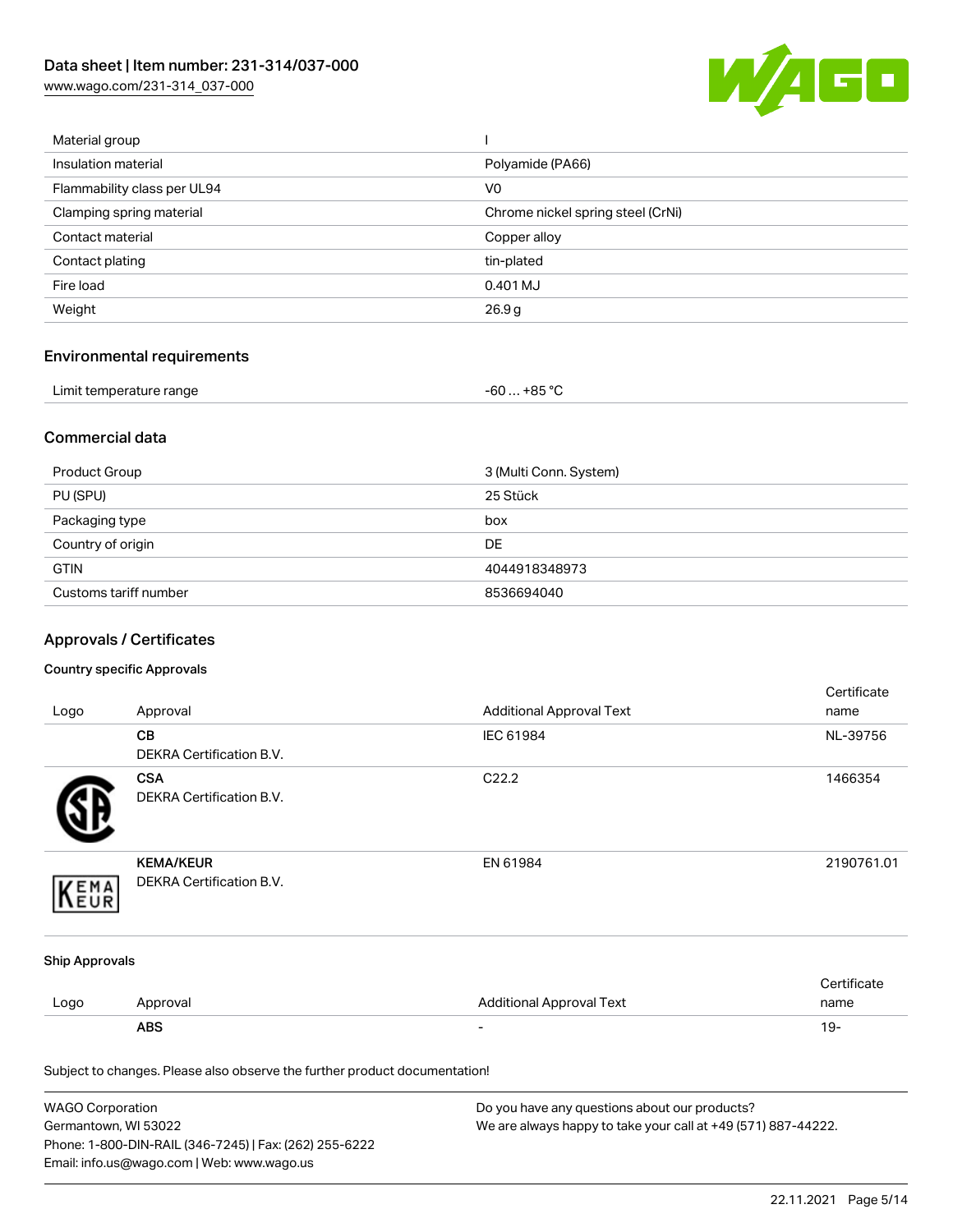

American Bureau of Shipping HG1869876-



PDA

| <b>UL-Approvals</b>                         |                                                                                                                      |                                 |                              |
|---------------------------------------------|----------------------------------------------------------------------------------------------------------------------|---------------------------------|------------------------------|
| Logo                                        | Approval                                                                                                             | <b>Additional Approval Text</b> | Certificate<br>name          |
|                                             | UL                                                                                                                   | <b>UL 1977</b>                  | E45171                       |
|                                             | UL International Germany GmbH                                                                                        |                                 |                              |
|                                             | <b>UR</b><br>Underwriters Laboratories Inc.                                                                          | <b>UL 1059</b>                  | E45172                       |
| Counterpart                                 |                                                                                                                      |                                 |                              |
|                                             |                                                                                                                      |                                 |                              |
|                                             | Item no.231-644<br>Male connector; 14-pole; Pin spacing 5.08 mm; orange                                              |                                 | www.wago.com/231-644         |
|                                             | Item no.231-544/001-000<br>Male header; 14-pole; THT; 1.0 x 1.0 mm solder pin; angled; pin spacing 5.08 mm; orange   |                                 | www.wago.com/231-544/001-000 |
|                                             | Item no.231-344/001-000<br>Male header; 14-pole; THT; 1.0 x 1.0 mm solder pin; straight; pin spacing 5.08 mm; orange |                                 | www.wago.com/231-344/001-000 |
| <b>Optional accessories</b><br><b>Tools</b> |                                                                                                                      |                                 |                              |
| Operating tool                              |                                                                                                                      |                                 |                              |
|                                             | Item no.: 209-130<br>Operating tool; suitable for 264, 280 and 281 Series; 1-way; of insulating material; white      |                                 | www.wago.com/209-130         |
|                                             | Item no.: 209-132<br>Operating tool; for connecting comb-style jumper bar; 2-way; of insulating material             |                                 | www.wago.com/209-132         |
|                                             | Item no.: 231-159<br>Operating tool; natural                                                                         |                                 | www.wago.com/231-159         |
|                                             | Item no.: 231-231<br>Combination operating tool; red                                                                 |                                 | www.wago.com/231-231         |
|                                             | Subject to changes. Please also observe the further product documentation!                                           |                                 |                              |

WAGO Corporation Germantown, WI 53022 Phone: 1-800-DIN-RAIL (346-7245) | Fax: (262) 255-6222 Email: info.us@wago.com | Web: www.wago.us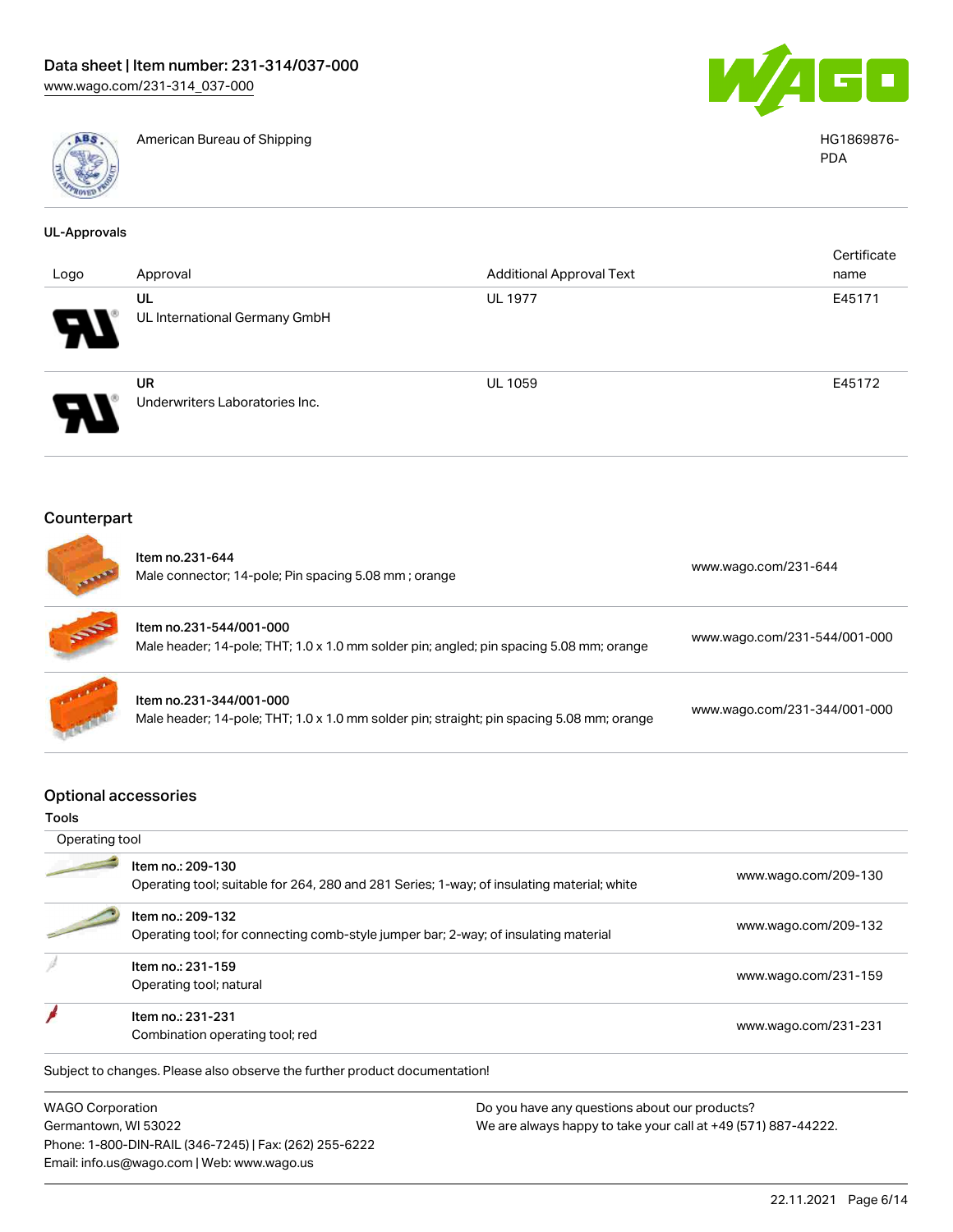Phone: 1-800-DIN-RAIL (346-7245) | Fax: (262) 255-6222

Email: info.us@wago.com | Web: www.wago.us

[www.wago.com/231-314\\_037-000](http://www.wago.com/231-314_037-000)



|                                                                            | Item no.: 231-131<br>Operating tool; made of insulating material; 1-way; loose; white           | www.wago.com/231-131                                                                                           |  |
|----------------------------------------------------------------------------|-------------------------------------------------------------------------------------------------|----------------------------------------------------------------------------------------------------------------|--|
|                                                                            | Item no.: 231-291<br>Operating tool; made of insulating material; 1-way; loose; red             | www.wago.com/231-291                                                                                           |  |
|                                                                            | Item no.: 280-432<br>Operating tool; made of insulating material; 2-way; white                  | www.wago.com/280-432                                                                                           |  |
|                                                                            | Item no.: 280-434<br>Operating tool; made of insulating material; 4-way                         | www.wago.com/280-434                                                                                           |  |
|                                                                            | Item no.: 280-437<br>Operating tool; made of insulating material; 7-way                         | www.wago.com/280-437                                                                                           |  |
|                                                                            | Item no.: 280-440<br>Operating tool; made of insulating material; 10-way                        | www.wago.com/280-440                                                                                           |  |
|                                                                            | Item no.: 280-435<br>Operating tool; made of insulating material; 5-way; gray                   | www.wago.com/280-435                                                                                           |  |
|                                                                            | Item no.: 280-436<br>Operating tool; made of insulating material; 6-way                         | www.wago.com/280-436                                                                                           |  |
|                                                                            | Item no.: 280-438<br>Operating tool; made of insulating material; 8-way                         | www.wago.com/280-438                                                                                           |  |
|                                                                            | Item no.: 280-433<br>Operating tool; made of insulating material; 3-way                         | www.wago.com/280-433                                                                                           |  |
| Insulations stops                                                          |                                                                                                 |                                                                                                                |  |
| Insulation stop                                                            |                                                                                                 |                                                                                                                |  |
|                                                                            | Item no.: 231-672<br>Insulation stop; 0.75 - 1 mm <sup>2</sup> ; dark gray                      | www.wago.com/231-672                                                                                           |  |
|                                                                            | Item no.: 231-670<br>Insulation stop; 0.08-0.2 mm <sup>2</sup> / 0.2 mm <sup>2</sup> "s"; white | www.wago.com/231-670                                                                                           |  |
|                                                                            | Item no.: 231-671<br>Insulation stop; 0.25 - 0.5 mm <sup>2</sup> ; light gray                   | www.wago.com/231-671                                                                                           |  |
| Ferrules                                                                   |                                                                                                 |                                                                                                                |  |
| Ferrule                                                                    |                                                                                                 |                                                                                                                |  |
|                                                                            | Item no.: 216-101                                                                               |                                                                                                                |  |
| Subject to changes. Please also observe the further product documentation! |                                                                                                 |                                                                                                                |  |
| <b>WAGO Corporation</b><br>Germantown, WI 53022                            |                                                                                                 | Do you have any questions about our products?<br>We are always happy to take your call at +49 (571) 887-44222. |  |
|                                                                            |                                                                                                 |                                                                                                                |  |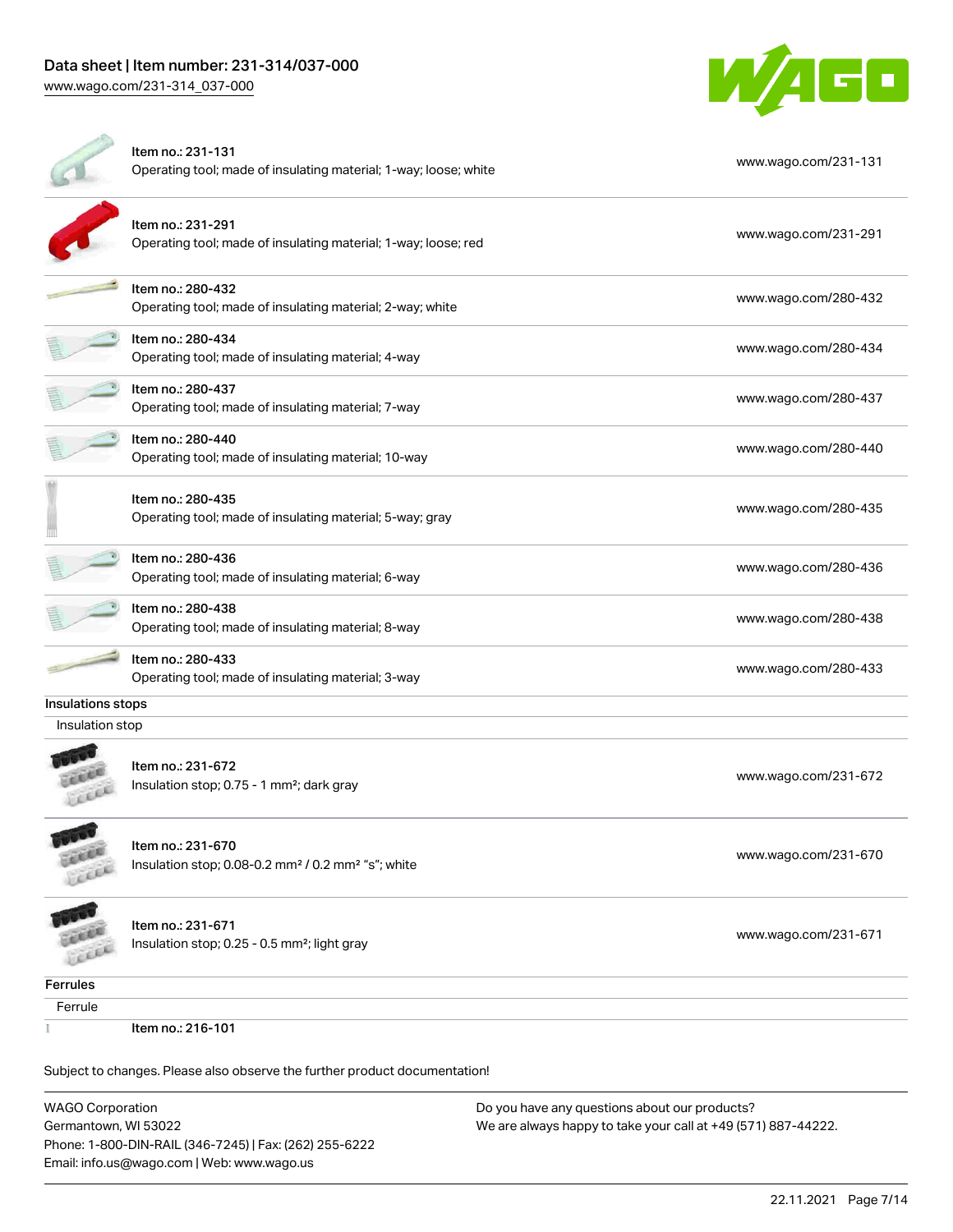

|               | Ferrule; Sleeve for 0.5 mm <sup>2</sup> / AWG 22; uninsulated; electro-tin plated; silver-colored                                                                                  | www.wago.com/216-101 |
|---------------|------------------------------------------------------------------------------------------------------------------------------------------------------------------------------------|----------------------|
|               | Item no.: 216-104<br>Ferrule; Sleeve for 1.5 mm <sup>2</sup> / AWG 16; uninsulated; electro-tin plated; silver-colored                                                             | www.wago.com/216-104 |
|               | Item no.: 216-106<br>Ferrule; Sleeve for 2.5 mm <sup>2</sup> / AWG 14; uninsulated; electro-tin plated; silver-colored                                                             | www.wago.com/216-106 |
|               | Item no.: 216-102<br>Ferrule; Sleeve for 0.75 mm <sup>2</sup> / AWG 20; uninsulated; electro-tin plated; silver-colored                                                            | www.wago.com/216-102 |
| Ĭ.            | Item no.: 216-103<br>Ferrule; Sleeve for 1 mm <sup>2</sup> / AWG 18; uninsulated; electro-tin plated                                                                               | www.wago.com/216-103 |
| $\frac{3}{2}$ | Item no.: 216-123<br>Ferrule; Sleeve for 1 mm <sup>2</sup> / AWG 18; uninsulated; electro-tin plated; silver-colored                                                               | www.wago.com/216-123 |
|               | Item no.: 216-122<br>Ferrule; Sleeve for 0.75 mm <sup>2</sup> / AWG 20; uninsulated; electro-tin plated; silver-colored                                                            | www.wago.com/216-122 |
| I.            | Item no.: 216-124<br>Ferrule; Sleeve for 1.5 mm <sup>2</sup> / AWG 16; uninsulated; electro-tin plated                                                                             | www.wago.com/216-124 |
|               | Item no.: 216-142<br>Ferrule; Sleeve for 0.75 mm <sup>2</sup> / 18 AWG; uninsulated; electro-tin plated; electrolytic copper; gastight<br>crimped; acc. to DIN 46228, Part 1/08.92 | www.wago.com/216-142 |
|               | Item no.: 216-132<br>Ferrule; Sleeve for 0.34 mm <sup>2</sup> / AWG 24; uninsulated; electro-tin plated                                                                            | www.wago.com/216-132 |
|               | Item no.: 216-121<br>Ferrule; Sleeve for 0.5 mm <sup>2</sup> / AWG 22; uninsulated; electro-tin plated; silver-colored                                                             | www.wago.com/216-121 |
|               | Item no.: 216-143<br>Ferrule; Sleeve for 1 mm <sup>2</sup> / AWG 18; uninsulated; electro-tin plated; electrolytic copper; gastight<br>crimped; acc. to DIN 46228, Part 1/08.92    | www.wago.com/216-143 |
|               | Item no.: 216-131<br>Ferrule; Sleeve for 0.25 mm <sup>2</sup> / AWG 24; uninsulated; electro-tin plated; silver-colored                                                            | www.wago.com/216-131 |
|               | Item no.: 216-141<br>Ferrule; Sleeve for 0.5 mm <sup>2</sup> / 20 AWG; uninsulated; electro-tin plated; electrolytic copper; gastight<br>crimped; acc. to DIN 46228, Part 1/08.92  | www.wago.com/216-141 |
| x             | Item no.: 216-152<br>Ferrule; Sleeve for 0.34 mm <sup>2</sup> / AWG 24; uninsulated; electro-tin plated                                                                            | www.wago.com/216-152 |
|               | Item no.: 216-203<br>Ferrule; Sleeve for 1 mm <sup>2</sup> / AWG 18; insulated; electro-tin plated; red                                                                            | www.wago.com/216-203 |
|               | Item no.: 216-202<br>Ferrule; Sleeve for 0.75 mm <sup>2</sup> / 18 AWG; insulated; electro-tin plated; gray                                                                        | www.wago.com/216-202 |
|               | Item no.: 216-151<br>Ferrule; Sleeve for 0.25 mm <sup>2</sup> / AWG 24; uninsulated; electro-tin plated                                                                            | www.wago.com/216-151 |
|               |                                                                                                                                                                                    |                      |

Subject to changes. Please also observe the further product documentation!

WAGO Corporation Germantown, WI 53022 Phone: 1-800-DIN-RAIL (346-7245) | Fax: (262) 255-6222 Email: info.us@wago.com | Web: www.wago.us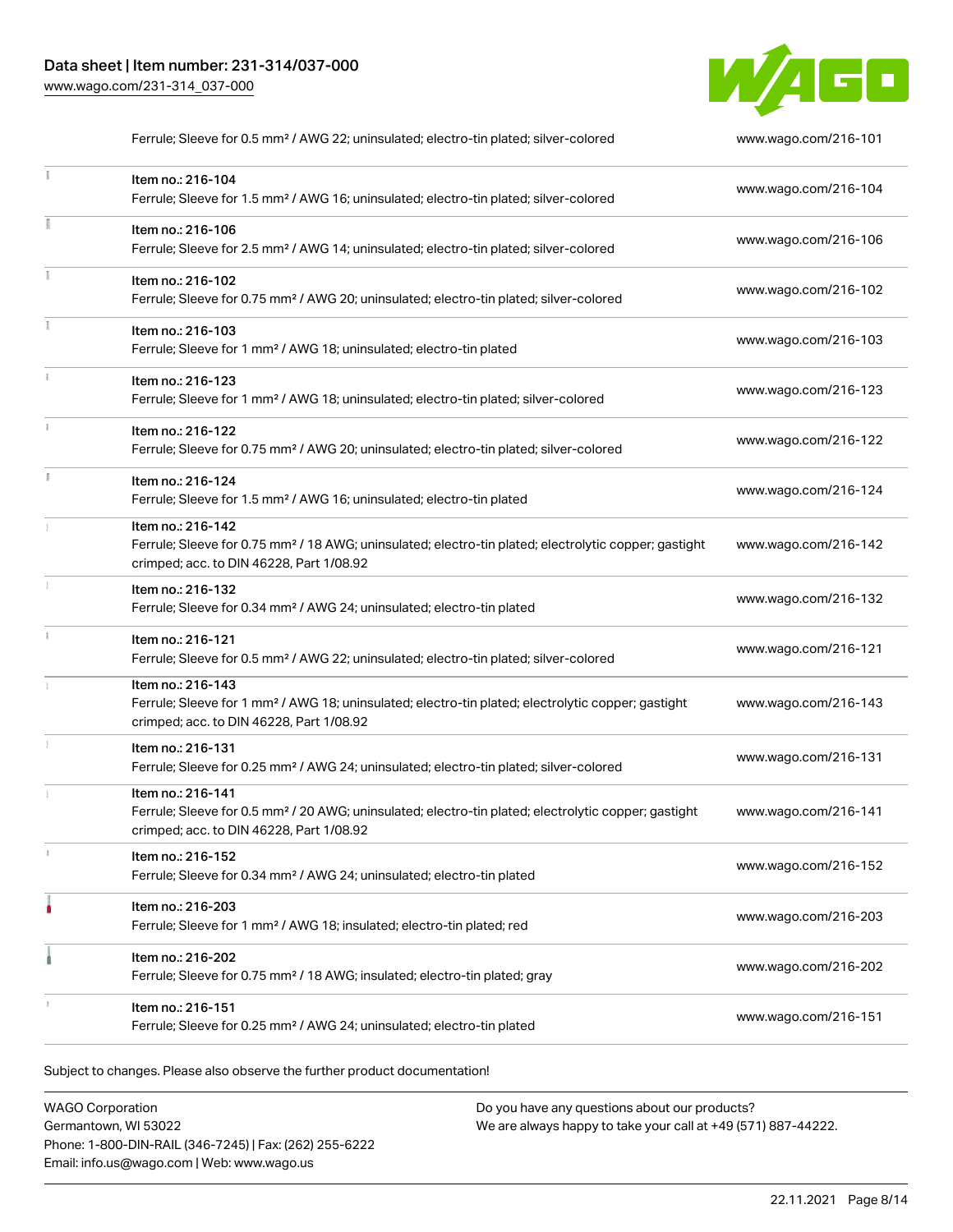# Data sheet | Item number: 231-314/037-000

[www.wago.com/231-314\\_037-000](http://www.wago.com/231-314_037-000)



| Item no.: 216-204<br>Ferrule; Sleeve for 1.5 mm <sup>2</sup> / AWG 16; insulated; electro-tin plated; black                                                                                             | www.wago.com/216-204 |
|---------------------------------------------------------------------------------------------------------------------------------------------------------------------------------------------------------|----------------------|
| Item no.: 216-144<br>Ferrule; Sleeve for 1.5 mm <sup>2</sup> / AWG 16; uninsulated; electro-tin plated; electrolytic copper; gastight<br>crimped; acc. to DIN 46228, Part 1/08.92; silver-colored       | www.wago.com/216-144 |
| Item no.: 216-201<br>Ferrule; Sleeve for 0.5 mm <sup>2</sup> / 20 AWG; insulated; electro-tin plated; white                                                                                             | www.wago.com/216-201 |
| Item no.: 216-223<br>Ferrule; Sleeve for 1 mm <sup>2</sup> / AWG 18; insulated; electro-tin plated; red                                                                                                 | www.wago.com/216-223 |
| Item no.: 216-241<br>Ferrule; Sleeve for 0.5 mm <sup>2</sup> / 20 AWG; insulated; electro-tin plated; electrolytic copper; gastight<br>crimped; acc. to DIN 46228, Part 4/09.90; white                  | www.wago.com/216-241 |
| Item no.: 216-242<br>Ferrule; Sleeve for 0.75 mm <sup>2</sup> / 18 AWG; insulated; electro-tin plated; electrolytic copper; gastight<br>crimped; acc. to DIN 46228, Part 4/09.90; gray                  | www.wago.com/216-242 |
| Item no.: 216-222<br>Ferrule; Sleeve for 0.75 mm <sup>2</sup> / 18 AWG; insulated; electro-tin plated; gray                                                                                             | www.wago.com/216-222 |
| Item no.: 216-221<br>Ferrule; Sleeve for 0.5 mm <sup>2</sup> / 20 AWG; insulated; electro-tin plated; white                                                                                             | www.wago.com/216-221 |
| Item no.: 216-224<br>Ferrule; Sleeve for 1.5 mm <sup>2</sup> / AWG 16; insulated; electro-tin plated; black                                                                                             | www.wago.com/216-224 |
| Item no.: 216-243<br>Ferrule; Sleeve for 1 mm <sup>2</sup> / AWG 18; insulated; electro-tin plated; electrolytic copper; gastight crimped; www.wago.com/216-243<br>acc. to DIN 46228, Part 4/09.90; red |                      |
| Item no.: 216-244<br>Ferrule; Sleeve for 1.5 mm <sup>2</sup> / AWG 16; insulated; electro-tin plated; electrolytic copper; gastight<br>crimped; acc. to DIN 46228, Part 4/09.90; black                  | www.wago.com/216-244 |
| Item no.: 216-263<br>Ferrule; Sleeve for 1 mm <sup>2</sup> / AWG 18; insulated; electro-tin plated; electrolytic copper; gastight crimped; www.wago.com/216-263<br>acc. to DIN 46228, Part 4/09.90; red |                      |
| Item no.: 216-264<br>Ferrule; Sleeve for 1.5 mm <sup>2</sup> / AWG 16; insulated; electro-tin plated; electrolytic copper; gastight<br>crimped; acc. to DIN 46228, Part 4/09.90; black                  | www.wago.com/216-264 |
| Item no.: 216-284<br>Ferrule; Sleeve for 1.5 mm <sup>2</sup> / AWG 16; insulated; electro-tin plated; electrolytic copper; gastight<br>crimped; acc. to DIN 46228, Part 4/09.90; black                  | www.wago.com/216-284 |
| Item no.: 216-262<br>Ferrule; Sleeve for 0.75 mm <sup>2</sup> / 18 AWG; insulated; electro-tin plated; electrolytic copper; gastight<br>crimped; acc. to DIN 46228, Part 4/09.90; gray                  | www.wago.com/216-262 |
| Item no.: 216-301<br>Ferrule; Sleeve for 0.25 mm <sup>2</sup> / AWG 24; insulated; electro-tin plated; yellow                                                                                           | www.wago.com/216-301 |
| Item no.: 216-321<br>Ferrule; Sleeve for 0.25 mm <sup>2</sup> / AWG 24; insulated; electro-tin plated; yellow                                                                                           | www.wago.com/216-321 |
|                                                                                                                                                                                                         |                      |

Subject to changes. Please also observe the further product documentation!

WAGO Corporation Germantown, WI 53022 Phone: 1-800-DIN-RAIL (346-7245) | Fax: (262) 255-6222 Email: info.us@wago.com | Web: www.wago.us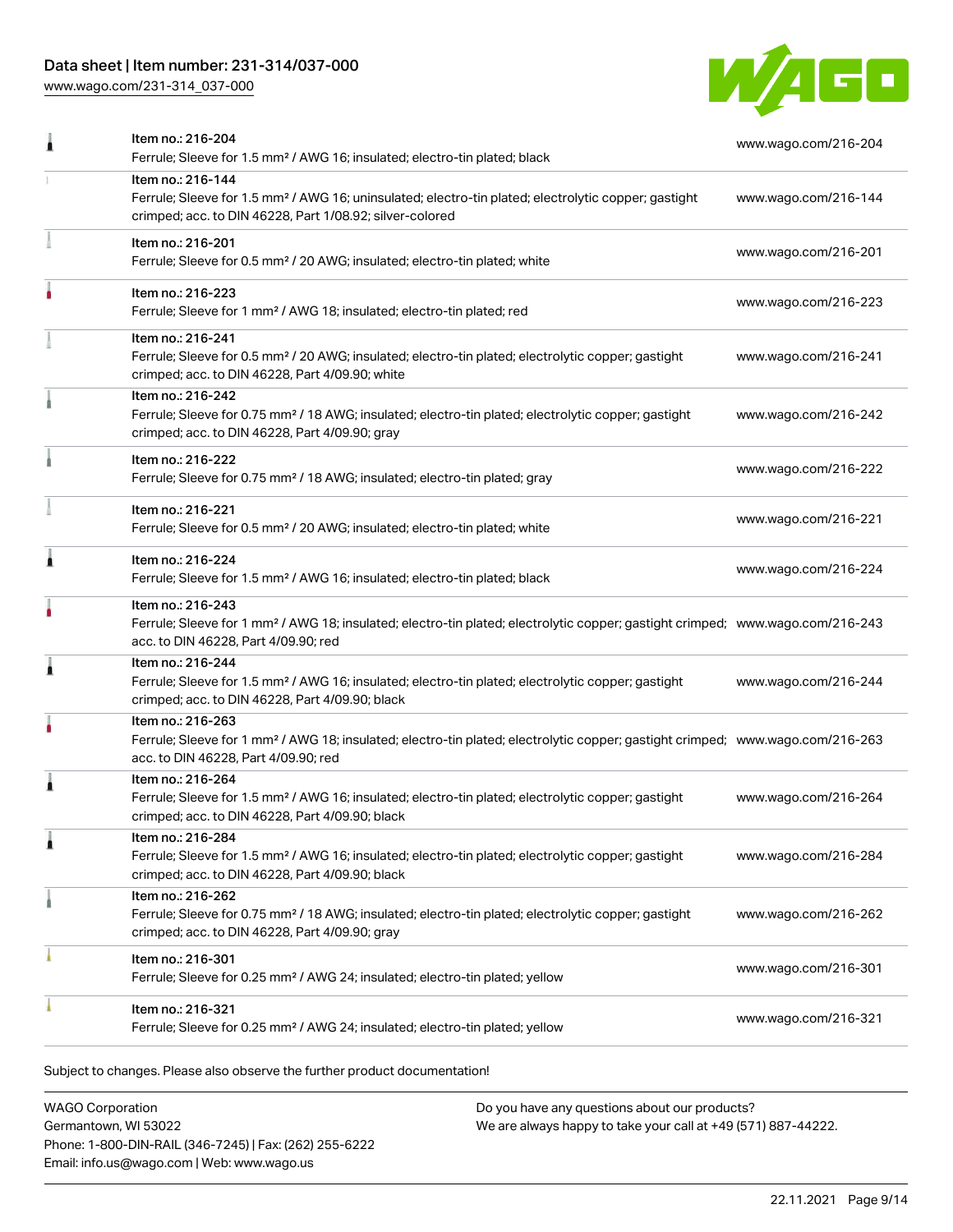# Data sheet | Item number: 231-314/037-000

[www.wago.com/231-314\\_037-000](http://www.wago.com/231-314_037-000)



|                     | Item no.: 216-322<br>Ferrule; Sleeve for 0.34 mm <sup>2</sup> / 22 AWG; insulated; electro-tin plated; green                                                                                    | www.wago.com/216-322             |
|---------------------|-------------------------------------------------------------------------------------------------------------------------------------------------------------------------------------------------|----------------------------------|
|                     | Item no.: 216-302<br>Ferrule; Sleeve for 0.34 mm <sup>2</sup> / 22 AWG; insulated; electro-tin plated; light turquoise                                                                          | www.wago.com/216-302             |
| Jumpers             |                                                                                                                                                                                                 |                                  |
| Jumper              |                                                                                                                                                                                                 |                                  |
|                     | Item no.: 231-905<br>Jumper; for conductor entry; 5-way; insulated; gray                                                                                                                        | www.wago.com/231-905             |
|                     | ltem no.: 231-903<br>Jumper; for conductor entry; 3-way; insulated; gray                                                                                                                        | www.wago.com/231-903             |
|                     | Item no.: 231-907<br>Jumper; for conductor entry; 7-way; insulated; gray                                                                                                                        | www.wago.com/231-907             |
|                     | Item no.: 231-910<br>Jumper; for conductor entry; 10-way; insulated; gray                                                                                                                       | www.wago.com/231-910             |
|                     | Item no.: 231-902<br>Jumper; for conductor entry; 2-way; insulated; gray                                                                                                                        | www.wago.com/231-902             |
| Marking accessories |                                                                                                                                                                                                 |                                  |
| Marking strip       |                                                                                                                                                                                                 |                                  |
|                     | Item no.: 210-331/508-103<br>Marking strips; as a DIN A4 sheet; MARKED; 1-12 (200x); Height of marker strip: 2.3 mm/0.091 in; Strip<br>length 182 mm; Horizontal marking; Self-adhesive; white  | www.wago.com/210-331<br>/508-103 |
|                     | Item no.: 210-331/508-104<br>Marking strips; as a DIN A4 sheet; MARKED; 13-24 (200x); Height of marker strip: 2.3 mm/0.091 in; Strip<br>length 182 mm; Horizontal marking; Self-adhesive; white | www.wago.com/210-331<br>/508-104 |
|                     | Item no.: 210-332/508-202<br>Marking strips; as a DIN A4 sheet; MARKED; 1-16 (160x); Height of marker strip: 3 mm; Strip length 182<br>mm; Horizontal marking; Self-adhesive; white             | www.wago.com/210-332<br>/508-202 |
|                     | Item no.: 210-332/508-204<br>Marking strips; as a DIN A4 sheet; MARKED; 17-32 (160x); Height of marker strip: 3 mm; Strip length<br>182 mm; Horizontal marking; Self-adhesive; white            | www.wago.com/210-332<br>/508-204 |
|                     | Item no.: 210-332/508-206<br>Marking strips; as a DIN A4 sheet; MARKED; 33-48 (160x); Height of marker strip: 3 mm; Strip length<br>182 mm; Horizontal marking; Self-adhesive; white            | www.wago.com/210-332<br>/508-206 |
|                     | Item no.: 210-332/508-205<br>Marking strips; as a DIN A4 sheet; MARKED; 1-32 (80x); Height of marker strip: 3 mm; Strip length 182<br>mm; Horizontal marking; Self-adhesive; white              | www.wago.com/210-332<br>/508-205 |
| Cover               |                                                                                                                                                                                                 |                                  |
| Cover               |                                                                                                                                                                                                 |                                  |

Subject to changes. Please also observe the further product documentation!

| <b>WAGO Corporation</b>                                |  |
|--------------------------------------------------------|--|
| Germantown, WI 53022                                   |  |
| Phone: 1-800-DIN-RAIL (346-7245)   Fax: (262) 255-6222 |  |
| Email: info.us@wago.com   Web: www.wago.us             |  |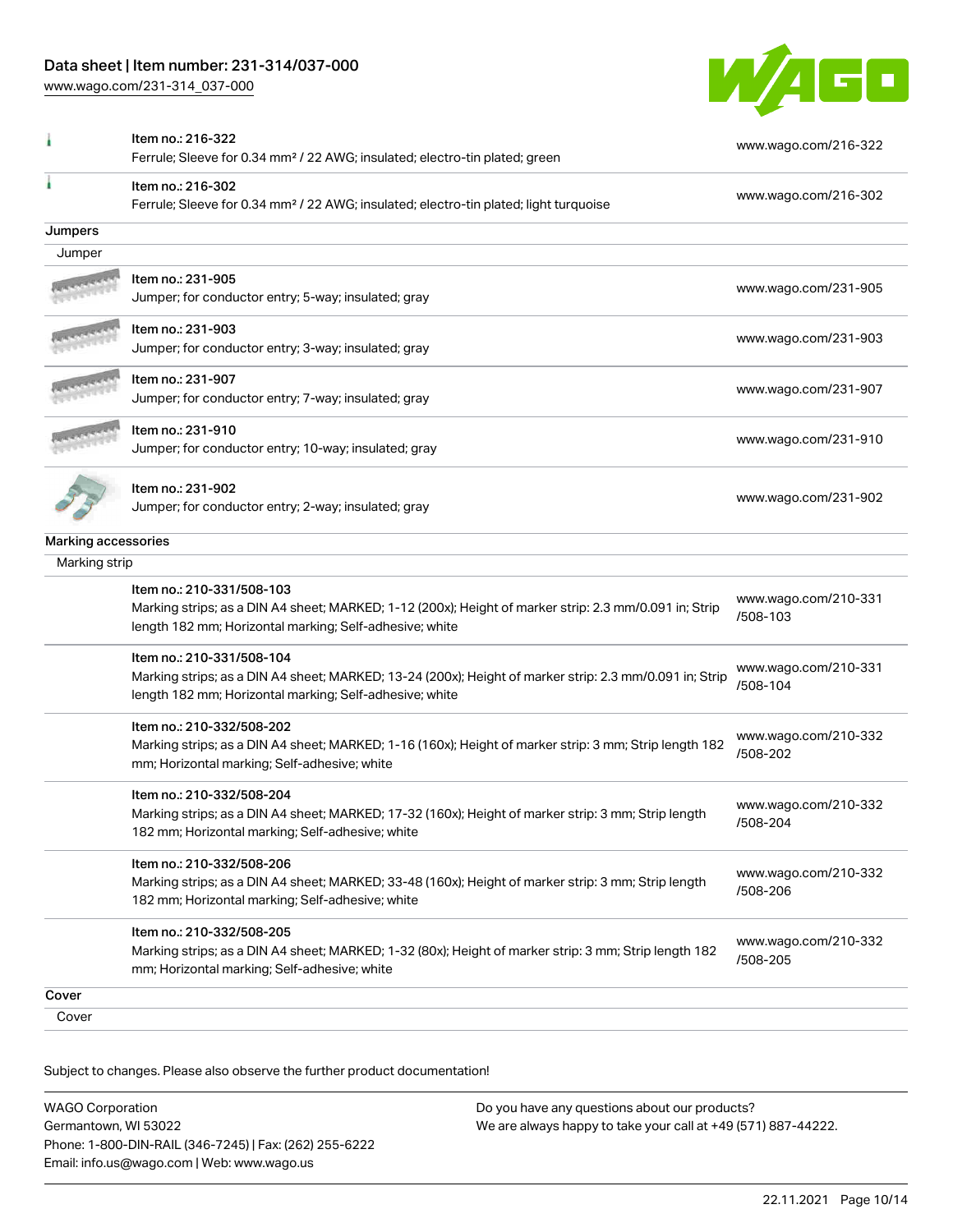[www.wago.com/231-314\\_037-000](http://www.wago.com/231-314_037-000)



|                                                         | Item no.: 231-669<br>Lockout caps; for covering unused clamping units; orange                                                                                                                                |            |               | www.wago.com/231-669 |
|---------------------------------------------------------|--------------------------------------------------------------------------------------------------------------------------------------------------------------------------------------------------------------|------------|---------------|----------------------|
| <b>Testing accessories</b>                              |                                                                                                                                                                                                              |            |               |                      |
| Testing accessories                                     |                                                                                                                                                                                                              |            |               |                      |
|                                                         | Item no.: 210-136<br>Test plug; 2 mm Ø; with 500 mm cable                                                                                                                                                    |            |               | www.wago.com/210-136 |
|                                                         | Item no.: 231-661<br>Test plugs for female connectors; for 5 mm and 5.08 mm pin spacing; 2,50 mm <sup>2</sup> ; light gray                                                                                   |            |               | www.wago.com/231-661 |
| <b>Downloads</b><br>Documentation                       |                                                                                                                                                                                                              |            |               |                      |
| <b>Additional Information</b><br>Technical explanations |                                                                                                                                                                                                              | 2019 Apr 3 | pdf<br>2.0 MB | Download             |
| <b>CAD</b> files<br>CAD data                            |                                                                                                                                                                                                              |            |               |                      |
|                                                         | 2D/3D Models 231-314/037-000                                                                                                                                                                                 |            | <b>URL</b>    | Download             |
| <b>CAE</b> data                                         |                                                                                                                                                                                                              |            |               |                      |
|                                                         | EPLAN Data Portal 231-314/037-000                                                                                                                                                                            |            | <b>URL</b>    | Download             |
|                                                         | ZUKEN Portal 231-314/037-000                                                                                                                                                                                 |            | <b>URL</b>    | Download             |
|                                                         | EPLAN Data Portal 231-314/037-000                                                                                                                                                                            |            | <b>URL</b>    | Download             |
|                                                         | <b>Environmental Product Compliance</b>                                                                                                                                                                      |            |               |                      |
| <b>Compliance Search</b>                                |                                                                                                                                                                                                              |            |               |                      |
|                                                         | Environmental Product Compliance 231-314/037-000<br>1-conductor female connector; CAGE CLAMP®; 2.5 mm <sup>2</sup> ; Pin spacing 5.08 mm; 14-<br>pole; Lateral locking levers; 2,50 mm <sup>2</sup> ; orange |            | <b>URL</b>    | Download             |

# Installation Notes

Subject to changes. Please also observe the further product documentation!

| <b>WAGO Corporation</b>                                | Do you have any questions about our products?                 |
|--------------------------------------------------------|---------------------------------------------------------------|
| Germantown, WI 53022                                   | We are always happy to take your call at +49 (571) 887-44222. |
| Phone: 1-800-DIN-RAIL (346-7245)   Fax: (262) 255-6222 |                                                               |
| Email: info.us@wago.com   Web: www.wago.us             |                                                               |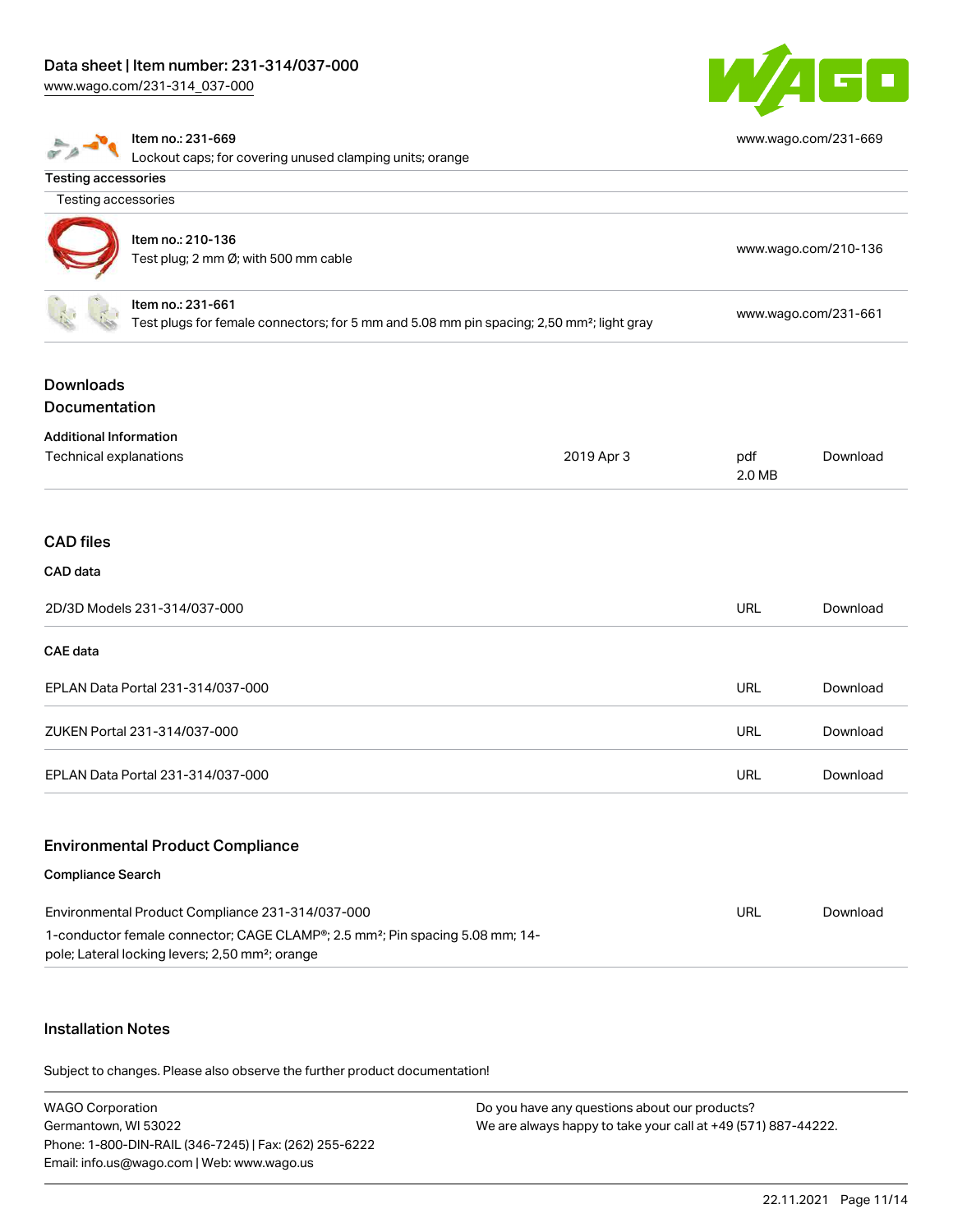



Inserting a conductor via 3.5 mm screwdriver – CAGE CLAMP® actuation parallel to conductor entry.



Inserting a conductor via 3.5 mm screwdriver – CAGE CLAMP® actuation perpendicular to conductor entry.



Inserting a conductor into CAGE CLAMP® unit via operating lever (231-291).



Inserting a conductor via operating tool.



Coding a female connector by removing coding finger(s).

Subject to changes. Please also observe the further product documentation!

WAGO Corporation Germantown, WI 53022 Phone: 1-800-DIN-RAIL (346-7245) | Fax: (262) 255-6222 Email: info.us@wago.com | Web: www.wago.us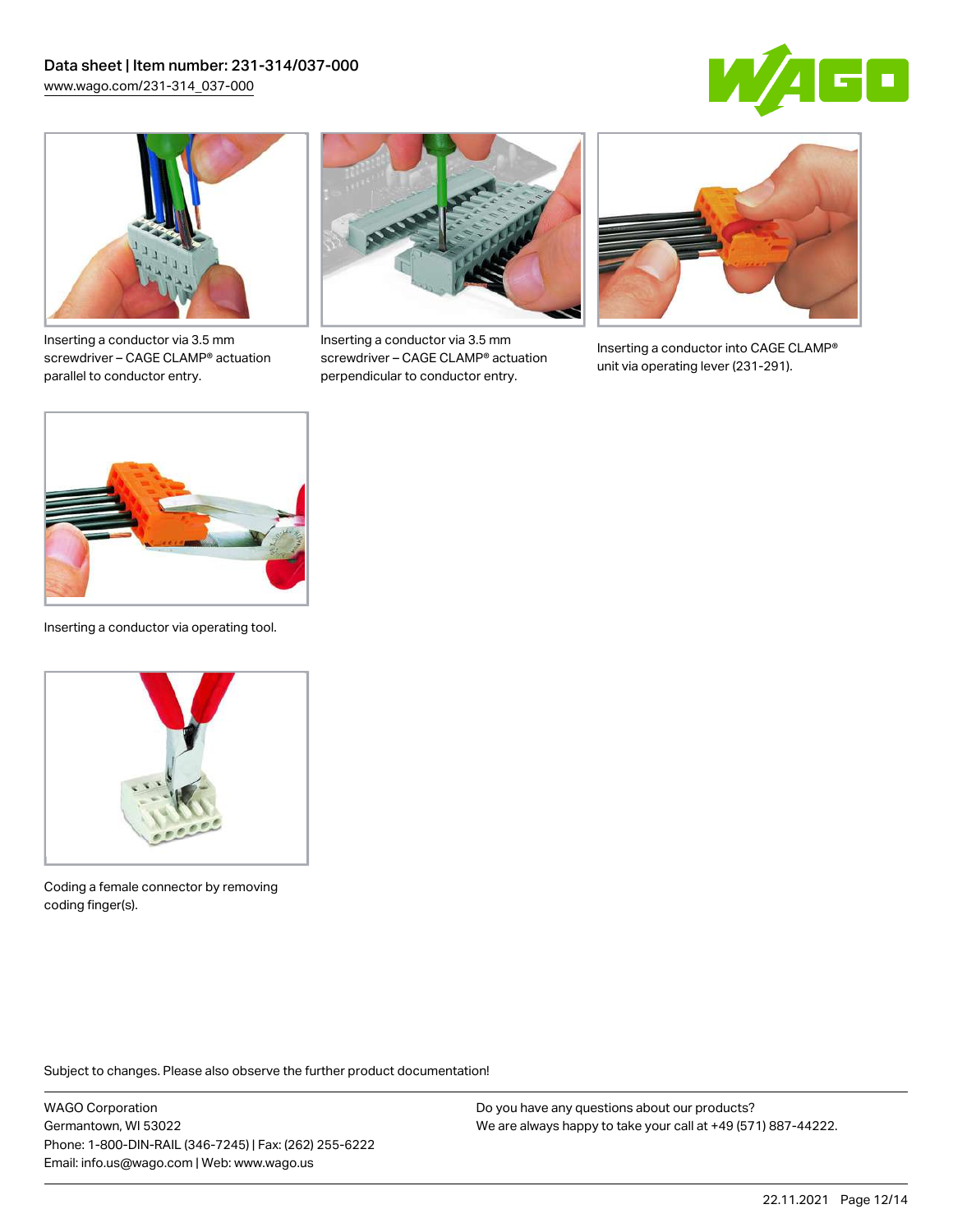



Testing – female connector with CAGE CLAMP®

Integrated test ports for testing perpendicular to conductor entry via 2 or 2.3 mm Ø test plug

Installation



Male connector with strain relief plate



Strain relief housing shown with a male connector equipped with CAGE CLAMP®

Marking

Subject to changes. Please also observe the further product documentation!

WAGO Corporation Germantown, WI 53022 Phone: 1-800-DIN-RAIL (346-7245) | Fax: (262) 255-6222 Email: info.us@wago.com | Web: www.wago.us